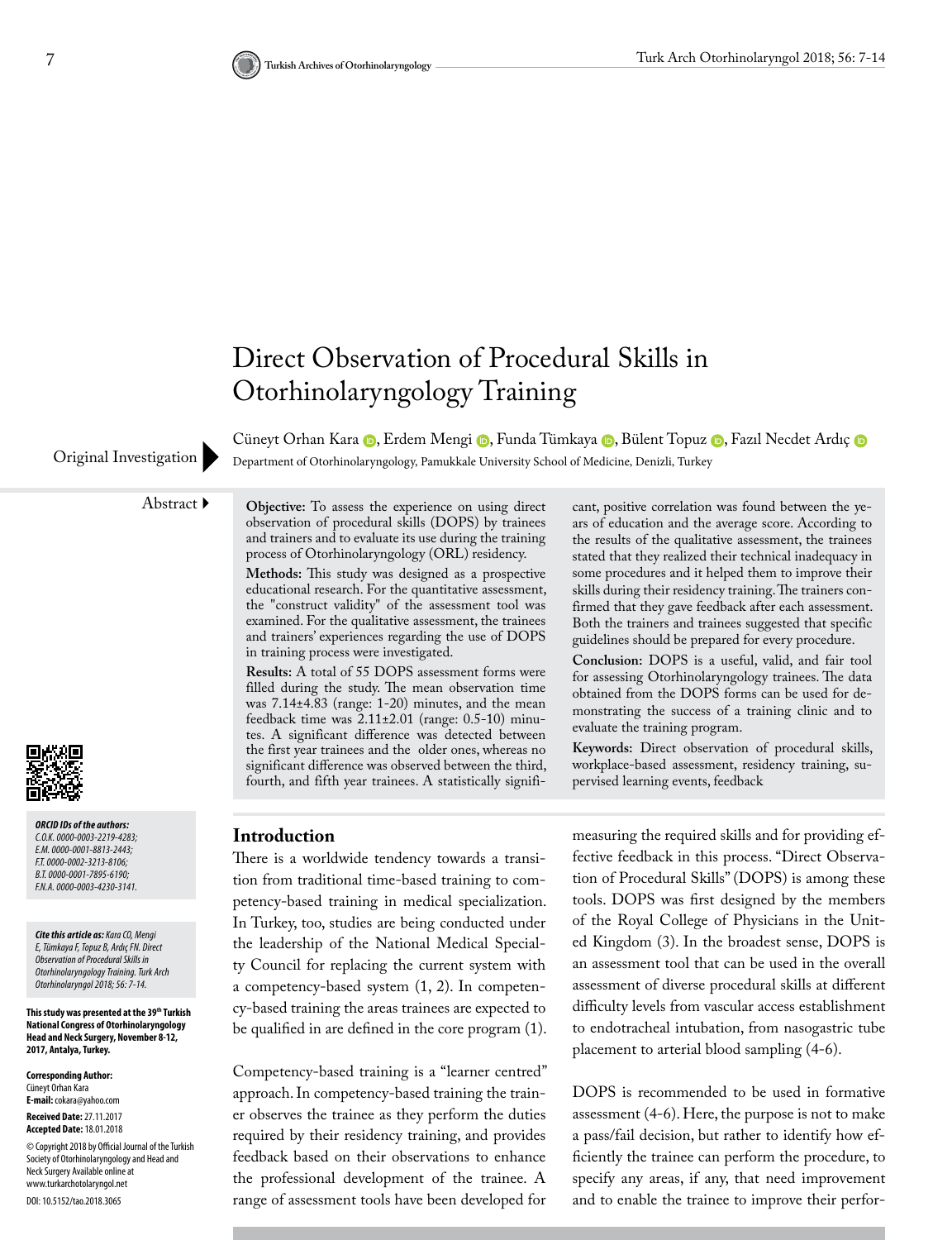mance by providing feedback. The DOPS process allows to collect quantitative and qualitative information on the performance of the trainee and to provide the student with effective feedback. Trainees file the results of all of their evaluations, including DOPS, in their "performance portfolio." In this way, while trainees can work on their procedural skills and monitor their own development based on the feedback they receive, authorities can track the development of each individual trainee. This also allows trainees to document their course of development, achievements and training process until graduation.

Direct observation of procedural skills is widely used in residency training (4). DOPS and other workplace-based assessment tools are routinely used in residency training in the United Kingdom, Ireland, Canada and Australia (7-10). In our review of the literature we did not identify any practices in Turkey that utilize the DOPS tool in residency training. The implementation we present in this study is the first example where the DOPS tool is used in residency training in Turkey. The study focused on the qualitative evaluation of the DOPS experiences of trainees and their trainers in otorhinolaryngology and explored the feasibility of DOPS in the residency training of Otorhinolaryngology residents. Quantitative assessment of its construct validity was also performed. A list of procedures proposed for DOPS in otorhinolaryngology was also planned at the end of the study.

# **Methods**

The study was designed as a prospective educational study and conducted at the tertiary hospital for training and research of the Pamukkale University School of Medicine. First, the DOPS rating form to be used in the study was prepared after a review of the English and few Turkish examples available in the literature (Table 1). Then an informative presentation was made to the trainees and the trainers about competency-based training and workplace-based assessment. Also, the designed Turkish DOPS rating form was introduced and explained. The DOPS process was designed consistent with those reported in the literature and implemented in other countries: Each trainee, having selected their procedures, invited one of the trainers to observe their application, and the trainer, after observing the trainee's performance, filled out the DOPS rating form and provided feedback both verbally and in writing. In this process, whilst observing the trainee's performance, the trainer intervened when necessary to ensure proper application of the procedure as would be the case in routine practice. The trainer provided the trainee with verbal feedback after the procedure. Once the evaluation process is completed and the DOPS rating form filled out, the trainer delivered the document to the trainee for reviewing their scores and filing in their performance portfolio.

In the study, trainees and trainers were foreseen to repeat each procedure until they achieve sufficient experience to satisfactorily fulfill the requirements of the DOPS. The number of repetitions for the purposes of sufficient experience was defined Data collection period was defined as six months.

Analysis of the results of the study was planned in two parts: quantitative and qualitative. Quantitative assessment was planned for statistically demonstrating the "construct validity" of the DOPS rating form. The relationship between years of seniority and the mean scores achieved were observed, and whether years of seniority contributed to increased DOPS scores was evaluated under "construct validity". Differences among years of seniority were statistically assessed with the Kruskal–Wallis variance analysis test. Spearman's correlation was used for analyzing the relationship between the variables. A value of  $p$ <0.05 was accepted as statistically significant in all statistical assessments. The assessment was performed using the Statistical Package for the Social Sciences 22.0 program (IBM Corp., Armonk, NY, USA).

For qualitative assessment, two meetings were held at the end of the implementation separately with the trainees and the trainers to inquire about their experiences with the implementation of DOPS. These meetings explored the experiences of the trainee and trainer groups in a semi-structured format through questions, among others, addressing their experience in the implementation of DOPS, whether or not it contributed to their training, and their views on the feasibility of the tool, and their feedback were recorded in writing. The feedbacks recorded during the sessions were reviewed immediately after the meeting to eliminate any omissions. Later these data were collectively reviewed by question and responses were summarized. To ensure the reliability of the qualitative study, evaluation results were shared with the participant trainees and trainers in the final phase to ask about any objections they might have. The headings given in the qualitative evaluation results correspond to the questions asked in the data collection process.

Ethics committee approval (nr. 60116787-020/379419) was obtained for the study and written consent was obtained from all participating trainees and trainers.

## **Results**

Five residents and the faculty (3 professors and 2 associate professors) of the Otorhinolaryngology department of the Pamukkale University School of Medicine participated in the study. Fifty-five DOPS rating forms were completed in six months. Regarding the number of forms, one fifth-year resident was seen to have obtained 7 DOPS rating forms while the remaining four residents obtained minimum 11 and maximum 14 forms. A DOPS procedures list was created based on these DOPS rating forms (Table 2).

While 78.2% (n=43) of the DOPS procedures were performed in the outpatient clinic, 21.8% (n=12) were performed in the operating room. No DOPS rating forms were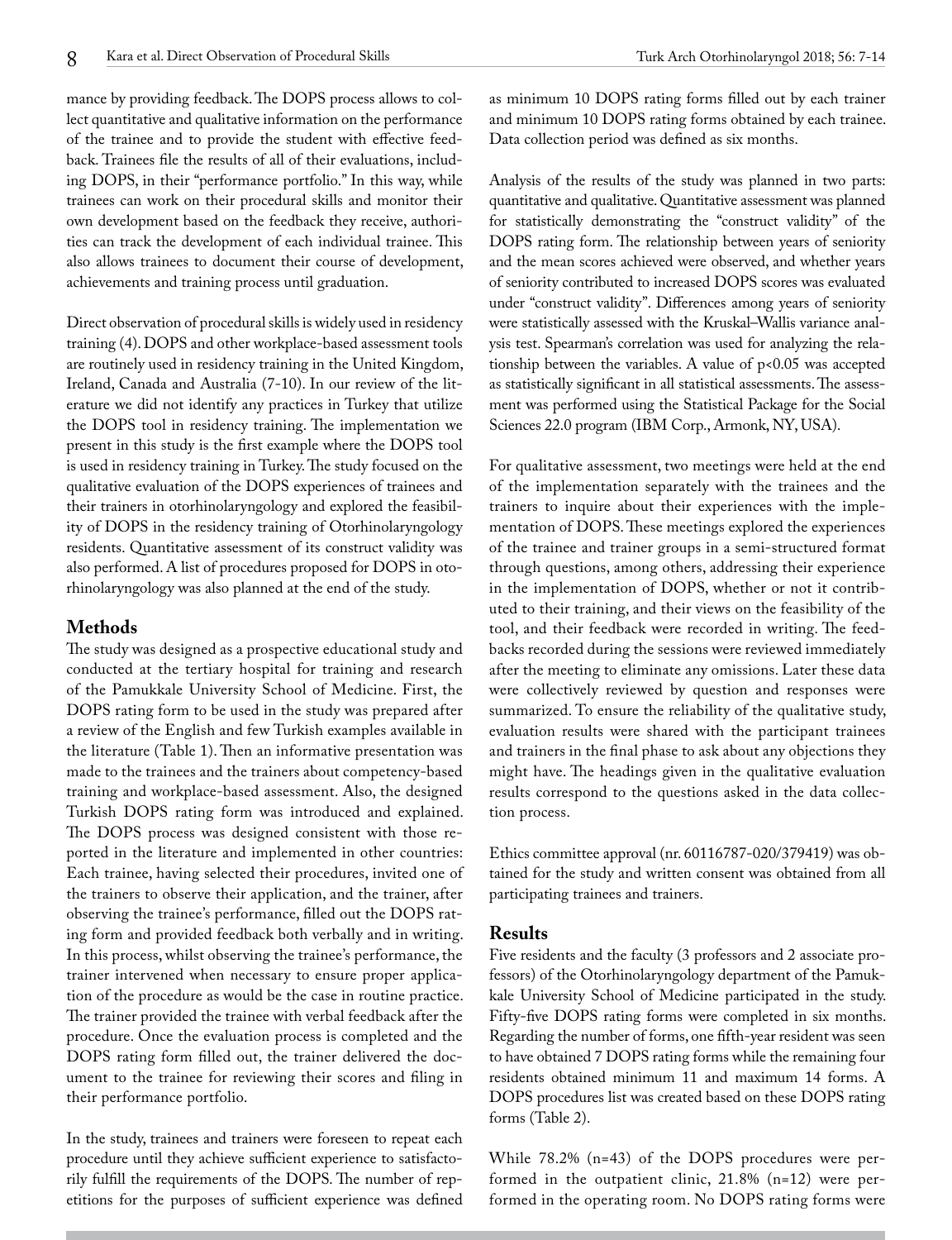#### **Table 1.** DOPS Rating Form

Direct Observation of Procedural Skills (DOPS) form

| Trainee's<br>Name Surname:                                                                                       |                                     |                                              | Patient Name Surname         |                            |               |
|------------------------------------------------------------------------------------------------------------------|-------------------------------------|----------------------------------------------|------------------------------|----------------------------|---------------|
| Clinical environment:                                                                                            | On-call: $\square$                  | Outpatient clinic: $\square$ Ward: $\square$ |                              | Operating room: $\square$  |               |
| Procedure                                                                                                        |                                     |                                              |                              |                            |               |
| Please assess the performance of the student in the areas Below<br>given below                                   | expectations<br>$\mathbf{1}$        | Borderline<br>$\overline{2}$                 | Adequate<br>performance<br>3 | Above<br>expectations<br>4 | Not observed* |
| 1. Demonstrates understanding of indications, relevant<br>anatomy and technique of procedure                     | $\Box$                              | $\Box$                                       | $\Box$                       | П                          | $\Box$        |
| 2. Obtains informed consent                                                                                      | $\Box$                              | $\Box$                                       | $\Box$                       | П                          | $\Box$        |
| 3. Demonstrates appropriate pre-procedural preparation $\Box$                                                    |                                     | □                                            | $\Box$                       | □                          | $\Box$        |
| 4. Appropriate analgesia or safe sedation                                                                        | □                                   | □                                            | $\Box$                       | □                          | $\Box$        |
| 5. Technical ability to perform skill safely                                                                     | $\Box$                              | $\Box$                                       | $\Box$                       | $\Box$                     | $\Box$        |
| 6. Aseptic technique                                                                                             | $\Box$                              | $\Box$                                       | $\Box$                       | $\Box$                     | $\Box$        |
| 7. Seeks help where appropriate                                                                                  | $\Box$                              | $\Box$                                       | $\Box$                       | П                          | $\Box$        |
| 8. Post-procedural management                                                                                    | □                                   | □                                            | $\Box$                       | □                          | $\Box$        |
| 9. Communication skills                                                                                          | $\Box$                              | $\Box$                                       | $\Box$                       | П                          | $\Box$        |
| 10. Consideration of patient / professionalism                                                                   | □                                   | □                                            | $\Box$                       | $\Box$                     | □             |
| 11. Overall performance                                                                                          | $\Box$                              | $\Box$                                       | $\Box$                       | П                          | $\Box$        |
| *Please mark this column if you have not observed the behavior.                                                  |                                     |                                              |                              |                            |               |
| Assessors: Please make sure to provide verbal feedback to the trainee once you complete your assessment.         |                                     |                                              |                              |                            |               |
| Please use this space to enter your suggestions about the trainee's areas of strength and areas for improvement. |                                     |                                              |                              |                            |               |
|                                                                                                                  |                                     |                                              |                              |                            |               |
| Assessor:                                                                                                        | Date:<br>Time taken for Assessment: |                                              |                              |                            |               |
| Signature:                                                                                                       | Time taken for Feedback:            |                                              |                              |                            |               |
| DOPS: Direct Observation of Procedural Skills                                                                    |                                     |                                              |                              |                            |               |
|                                                                                                                  |                                     |                                              |                              |                            |               |

filled in for procedures performed during on-call hours or in the emergency room. Count of areas included in the forms and mean scores for each area are given in Table 3. Mean observation time for DOPS was 7.14±4.83 minutes (max: 20 - min: 1), and mean feedback time was 2.11±2.01 minutes (max: 10 - min: 0.5).

For statistical purposes, the last completed academic year of each trainee was accepted as their year of seniority. Residents participating in the study had 1, 3, 4 and 5 years of seniority. The Kruskal–Wallis test was used to identify whether the DOPS mean scores of the trainees showed any differences based on their years of seniority. While differences were found between one-year seniority and each of the higher seniorities (p<0.05), no statistical differences were found between seniorities of three, four and five years (p>0.05) (Figure 1). Also, a statistically significant correlation and a favorable moderate correlation were found between the seniority years and the mean scores achieved in the test.

Qualitative assessment results are given below separately for trainees and for trainers.

#### **Experiences of trainees**

**- Did you encounter any difficulties in implementation?**  "The massive patient load during the implementation period of the DOPS was the greatest difficulty. The intense pressure of having to care for patients makes it hard to spare time for such implementations. It keeps us from being able to invite the professors as trainers. This is because this kind of an implementation also slows down the work."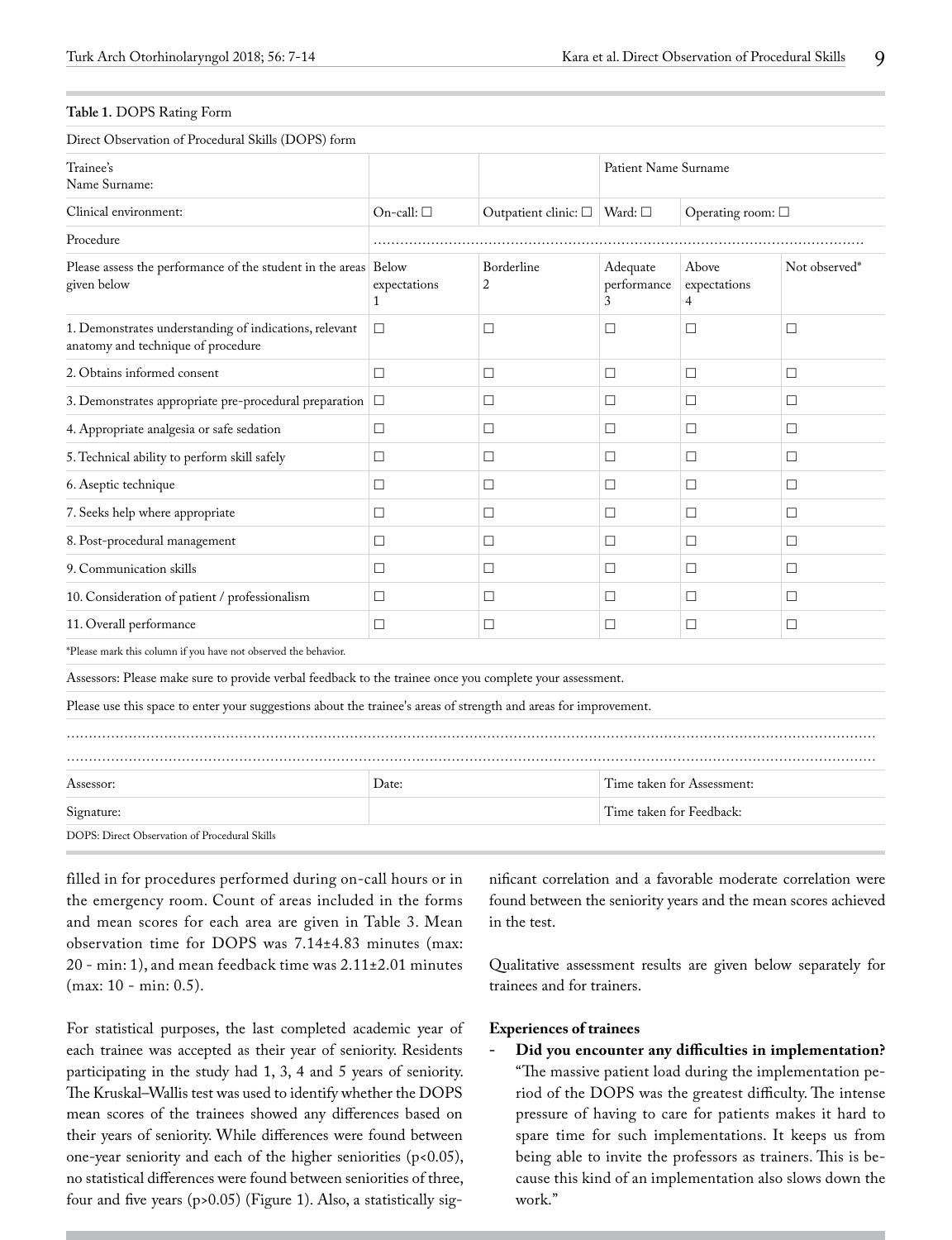| Description and count of procedures assessed in DOPS     |                          |
|----------------------------------------------------------|--------------------------|
| Adult nasal endoscopic examination                       | 11                       |
| Endoscopic examination and aspiration of ear             | $\overline{\mathcal{A}}$ |
| Flexible nasolaryngoscopy examination of adult patient   | 1                        |
| Flexible nasolaryngoscopy examination of newborn patient | 1                        |
| Radiofrequency ablation to the soft palate               | 1                        |
| Radiofrequency ablation to turbinates                    | 4                        |
| Septal button placement                                  | 1                        |
| Intratympanic injection                                  | 4                        |
| Vertigo – positioning tests for diagnosis and treatment  | 8                        |
| Throat Swap                                              | 3                        |
| <b>Biopsies</b>                                          |                          |
| Fine needle aspiration biopsy                            | 2                        |
| Temporal artery biopsy                                   | $\mathfrak{D}$           |
| Endoscopic nasopharyngeal biopsy                         | 1                        |
| <b>Operating Room</b>                                    |                          |
| Paracentesis and ventilation tube placement              | 3                        |
| Tracheotomy                                              | 1                        |
| Direct laryngoscopy                                      | 3                        |
| Excisional biopsy from lower lip                         | 1                        |
| Sleep endoscopy                                          | 4                        |
| DOPS: Direct Observation of Procedural Skills            |                          |

| Table 3. Mean scores achieved in DOPS by areas |
|------------------------------------------------|
|------------------------------------------------|

| Assessed DOPS areas                                                                          | Mean of total scores |  |
|----------------------------------------------------------------------------------------------|----------------------|--|
| 1. Demonstrates understanding of indications,<br>relevant anatomy and technique of procedure | $3.32 + 0.61$        |  |
| 2. Obtains informed consent                                                                  | $*2.68\pm0.93$       |  |
| 3. Demonstrates appropriate pre-procedural<br>preparation                                    | $3.35 \pm 0.68$      |  |
| 4. Appropriate analgesia or safe sedation                                                    | $3.39 \pm 0.73$      |  |
| 5. Technical ability to perform skill safely                                                 | $3.45 + 0.53$        |  |
| 6. Aseptic technique                                                                         | $3.29 \pm 0.51$      |  |
| 7. Seeks help where appropriate                                                              | $3.44 + 0.60$        |  |
| 8. Post-procedural management                                                                | $3.47 + 0.62$        |  |
| 9. Communication skills                                                                      | $3.44 \pm 0.74$      |  |
| 10. Consideration of patient / professionalism                                               | $3.58 \pm 0.53$      |  |
| 11. Overall performance                                                                      | $3.49\pm0.63$        |  |
| DOPS: Direct Observation of Procedural Skills                                                |                      |  |



Figure 1. DOPS rating scores of trainees by seniority

- **- Was the content of the Direct Observation of Procedural Skills Rating Form satisfactory?** "The DOPS rating form was satisfactory."
- **- Did you receive feedback?** "The trainers provided regular feedback in the course of the assessment. The DOPS allowed for a more systematic feedback process."
- **- In which areas were the highest number of deficiencies reported?** "In the area of communication and in obtaining informed consent from patients. This helped us to see our shortcomings. We improved our communication with patients in later implementations."
- **- How did it impact your training?** "It had a positive impact on our residency training. Being observed by our professors and receiving their feedback positively affects our training. That it enables us to see own development is also beneficial."
- **- Is the direct observation of procedural skills approach a fair assessment method?** "It's a fair method, we did not see any unfair aspects. It helped us identify our shortcomings."
- **- What were the reactions of the patients?** "Some patients felt uncomfortable because they did not understand the process, but that was resolved after our explanation."
- **- Can the Direct Observation of Procedural Skills tool be used in residency training in our country?** "It can be used in residency training in otorhinolaryngology. However, it may not be effectively implemented in departments where there is a lack of communication between professors and residents. Some training departments would have to change their systems. It may not be effectively implemented even if mandatory. For instance, as medical students we have seen examples where the clinics of trainers and trainees are in different locations. Implementation can be a challenge under such conditions."
- **- What other challenges did you encounter during the DOPS implementation?** "Not every assessor uses the same technique when performing a given procedure. It would be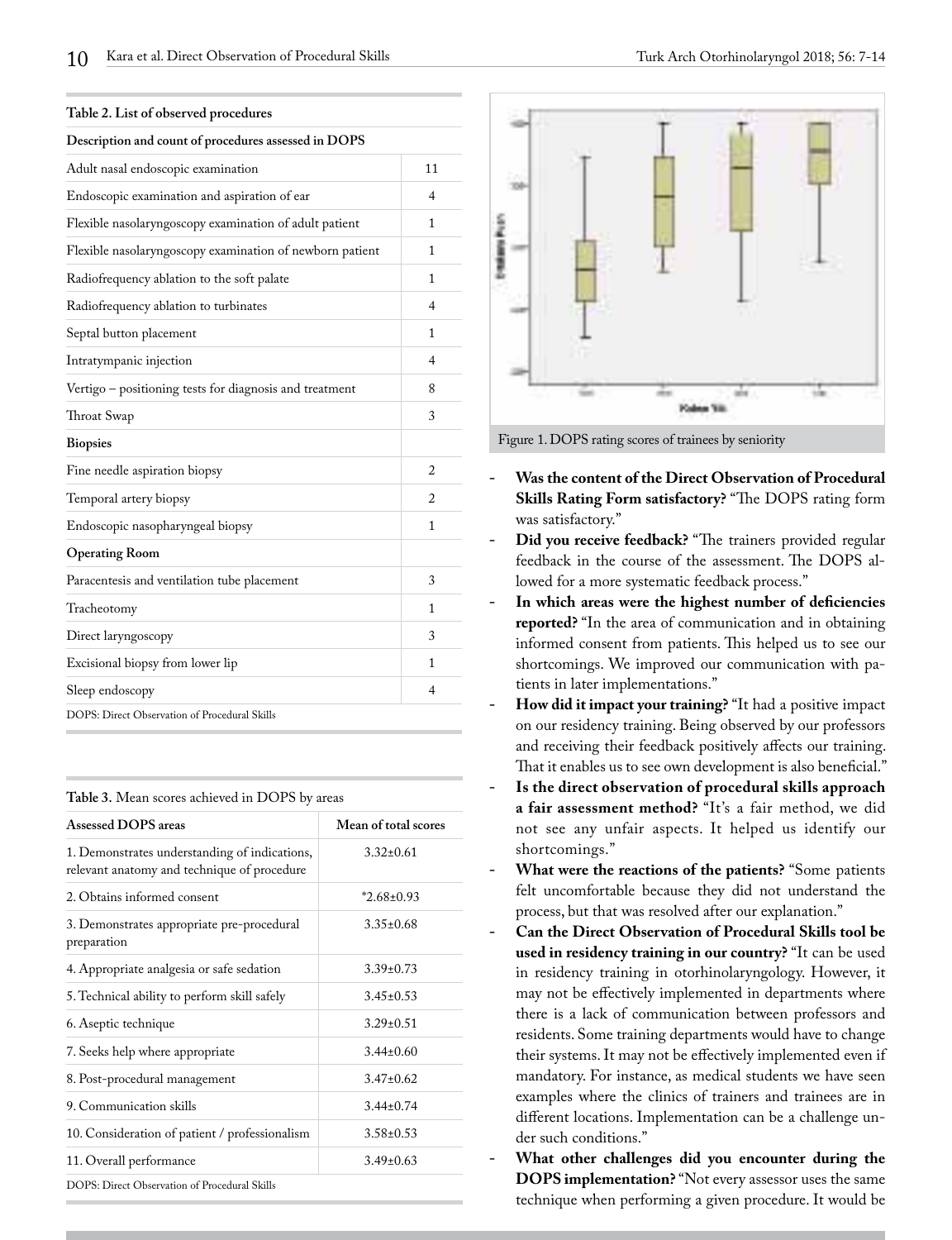helpful in the training of residents if there were resources that show how the steps of each procedure should be performed. There are atlases for surgical procedures, but to our knowledge there are none for these kinds of procedures."

#### **Experiences of trainers**

- **- Did you find the DOPS tool easy to implement?** "DOPS can be implemented easily and quickly."
- **- Was the content of the observation form satisfactory?**  "The DOPS rating form can be simplified by omitting some of the sections like the number of times the procedure was performed and the number of DOPS rating forms filled out by the assessor."
- **- Did you provide feedback?** "Feedback was given at every implementation."

"The implementation helped both the trainees and us trainers to identify some of our shortcomings."

- **- What were the reactions of the trainees?** "We observed that the trainees felt shy in inviting some of the professors to the DOPS exercise."
- **- What were the reactions of the patients?** "Some patients felt uncomfortable."
- **What was its impact on training?** "As trainers we are happy to have participated in this implementation and we felt as true educators." "It is good that these kinds of skills can be measured and assessed in this way. Such skills are not evaluated under the core curriculum. It can therefore fill an important gap in residency training."
- **- Is the direct observation of procedural skills approach a fair assessment method?** "The DOPS rating form is clear. And fair as long as it is properly filled out. It is also good that it does not make a comparison between the trainees and there is no pass or fail decision. This is to say that the purpose is to assess the trainee individually. And to identify and allow the trainee to improve their deficiencies."
- **- What other challenges did you encounter during the DOPS implementation?** "It is possible that not all professors agree on the same technique for a given procedure. Therefore, either guidelines should be prepared for the procedures or professors should form a consensus."

"Regarding the implementation, to ensure equal participation of all professors, DOPS rating forms printed with names of each professor can be provided to the trainees at the beginning of each academic year so that each trainee can have automatic access to all professors. In this way trainees will not choose their trainers."

# **Discussion**

The Direct Observation of Procedural Skills tool is an instrument used in competency-based training for workplace-based assessment. Review of the DOPS procedures list generated as part of this study shows that the tool can be used in many fields and for a host of procedures. DOPS can be used in outpatient clinics, and for relatively simple surgical procedures in the operating room. There is only one DOPS procedures list reported for otolaryngology in the literature (11). Our list is seen to represent rather diversified areas of procedures and to also include the list used in the United Kingdom (Table 2). Being a general assessment tool that can be used in all types of procedures is the major benefit of the DOPS. It can be implemented even in minor surgical interventions performed in the operating room. Surgical Skills Rating Scales that involve specific steps, such as Objective Structured Assessment of Technical Skills or Procedure Based Assessment, are recommended in complicated surgical procedures. Besides the outpatient clinic and the operating room, DOPS can also be used for the procedures performed in the ward and during on-call hours. In this study, no DOPS rating forms were completed in the emergency room or during on-call hours, probably because of the working system of the clinic.

The DOPS rating form, to a large extent, lists the possible procedural steps in the order of performance. These are information (anatomic and technical knowledge about the procedure), obtainment of informed consent, pre-procedural preparation, analgesia and/or sedation induction, motor skills (technical proficiency), aseptic technique, teamworking and seeking help where necessary, post-procedural management, communication skills, professionalism and overall assessment steps (Figure 1) (10-13). Another major benefit of DOPS is that it uses the steps to assess the performance of the procedure not in an isolated manner, but rather in the complex environment of the real world together with the general requirements of the practice. Nevertheless, not all procedures may involve steps like analgesia induction or safe sedation. Such steps that are not part of the procedure are marked as 'not observed', hence omitted from assessment.

In the literature there are complex examples that include detailed descriptions of the assessment steps and detailed guidelines for assessors (14-16). To facilitate the implementation we designed a Turkish rating form based on the DOPS rating forms available in the literature and kept it as simple as possible (Table 1). Our aim was to facilitate ease of understanding and ease of completion. Review of the results show that the mean assessment time was 7.14 minutes and mean feedback time was 2.1 minutes. Overall, we found that one DOPS implementation lasted for 10 minutes on the average and believe that this time is acceptable given the massive service load involved in residency training in Turkey. That neither trainees nor trainers have given negative feedback on the observation and feedback times of the DOPS supports this idea. In clinics where trainees and trainers do not work in close locations these times can be longer.

Review of the feedback on the rating forms showed that neither the trainees nor the trainers proposed any steps that should be added to the DOPS rating form. However, segments like "difficulty of the procedure," number of repetitions performed by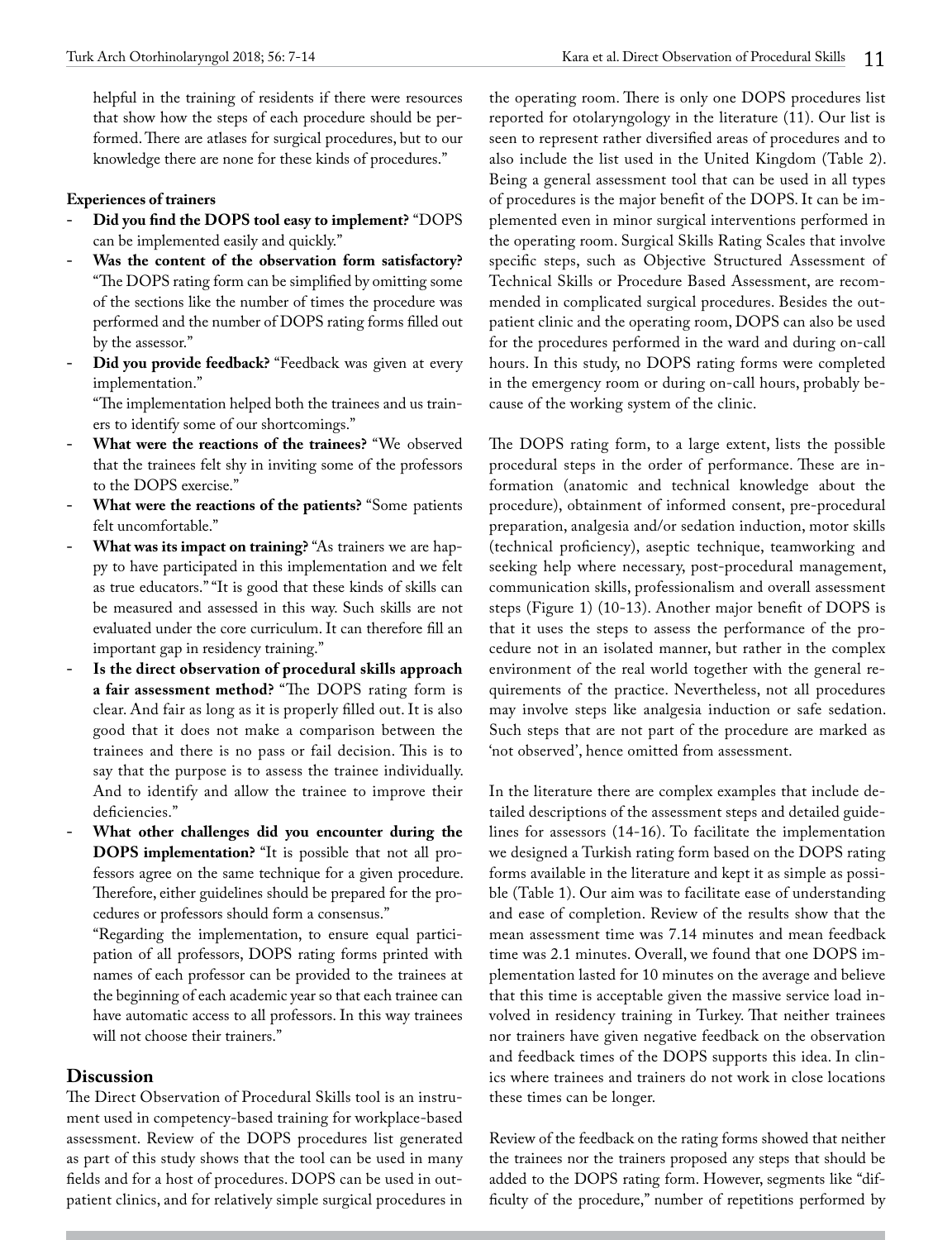the trainee," and "experience of trainer in DOPS" which we had initially included in the rating form were omitted from the form given in this article when trainers reported these to be unnecessary (Table 1). This has helped to achieve an efficient and compact rating form which both the trainees and the trainers found reasonable.

In addition to the verbal feedback requirement, a section was reserved for written feedback on the DOPS rating form to enable documentation. In this implementation, especially post-procedure feedback was occasionally discussed in the presence of the patients and this was seen to have made patients uncomfortable. Here, the purpose was to provide immediate feedback in a fast-paced patient care environment. We recommend that, in the future, the implementation should not be discussed in the presence of the patients. Furthermore, the feedback section on the DOPS rating forms were either completed with only one sentence or left blank. We believe that this was possibly due to the workload of the trainers. In fact, both the trainees and the trainers have indicated the difficulty of finding the time to exercise DOPS, given their intense workload. A study conducted in Ireland reports that this section was left blank in up to 25% of the rating forms (6). According to our experiences in this study, verbal feedback is faster since it is a face-to-face process applied on the spot. Yet, given the permanent nature of written documents, the feedback section should nevertheless be completed. Some professional organizations that value feedback are seen to have detailed feedback sections on their DOPS rating forms that they present in the literature (14, 15).

An assessment tool should be valid, reliable, useful and fair, and contribute positively to training outcomes (8, 12). Validity and reliability of DOPS have been explored in various studies (7, 11, 17). Analysis of trainee performances by their years of seniority showed statistical differences between one-year seniority and each of the higher seniorities (Figure 1). Also, a statistically positive correlation was found between the years of seniority and the mean DOPS ratings achieved. This is to say that the assessment tool is helpful in discriminating between the experienced and the inexperienced. Rating scores are seen to increase as seniority increases. Both results demonstrate the construct validity of this assessment tool.

In the statistical assessment of their DOPS rating scores trainees are observed to fall short in some respects, but they were found to be able to successfully perform the procedures required in otorhinolaryngology as of their third year. Based on this result, DOPS can be suggested to be implemented more frequently in the first years of residency training. Similar suggestions are also found in the literature (6, 11). Looking at this data we can say that all residents in our clinical department reach a satisfactory level of competency in DOPS-procedural skills.

An assessment tool should be useful. This definition involves properties like ease of use, ease of rating, facilitated interpretation of scores and cost efficiency. The major attribute of DOPS is its flexibility that allows it to be used for all types of procedures, from outpatient clinics to the operating room. Data on implementation times show application and observation times of the procedures, except for those performed in the operating room such as tracheotomy and direct laryngoscopy, to be very short  $(7.14\pm4.83 \text{ minutes (max: } 20 \text{ - min: } 1).$ Feedback time was 2.11±2.01 minutes (max: 10 - min: 0.5). Apart from the short implementation time, trainers indicated the ease of rating and interpreting of the DOPS rating form.

An assessment tool should be fair. In their feedback trainees indicated that they identified their shortcomings through DOPS. And trainers pointed out that the tool, rather than comparing the performances among students, aimed at identifying and improving their shortcomings. Both the trainees and the trainers indicated that they found the DOPS rating form to be fair, a property in which its structured format is the major factor.

As understood from the experiences of the trainees and the trainers, the DOPS was accepted and acknowledged as an easyto-use, useful and fair assessment tool.

With regards to the impact DOPS has on education, trainees indicated that this gave them the opportunity to obtain feedback from their trainers. They pointed out that DOPS helped them to identify some of their shortcomings, such as communication skills (Table 3).

Trainers, on the other hand, stated that they felt "as true educators" at the end of the process. Moreover, trainers' attentions were drawn to the fact that these types of skills are indeed measurable and assessable, and they realized that workplace-based assessment was an aspect lacking in the core specialization curriculum set forth by the Medical Specialty Council. In the light of these data we can say that a DOPS implementation has a positive impact on the training process. Through DOPS, trainees and trainers regularly come together for learner centred training that is implemented in a structured format (18). That the process aims at determining the level of the trainee and giving feedback, rather than a pass/ fail decision, is the major factor in why DOPS was embraced by the trainees. Studies strongly recommend that DOPS and other workplace-based assessment tools are not used for the purposes of pass/fail rating (6, 18, 19).

In this study, interestingly, trainees felt shy in inviting some of their professors to the DOPS exercise. There are studies in the literature which report similar complaints and indicate that both the trainers and the trainees would not embrace the exercise unless they fully comprehend the benefits workplace-based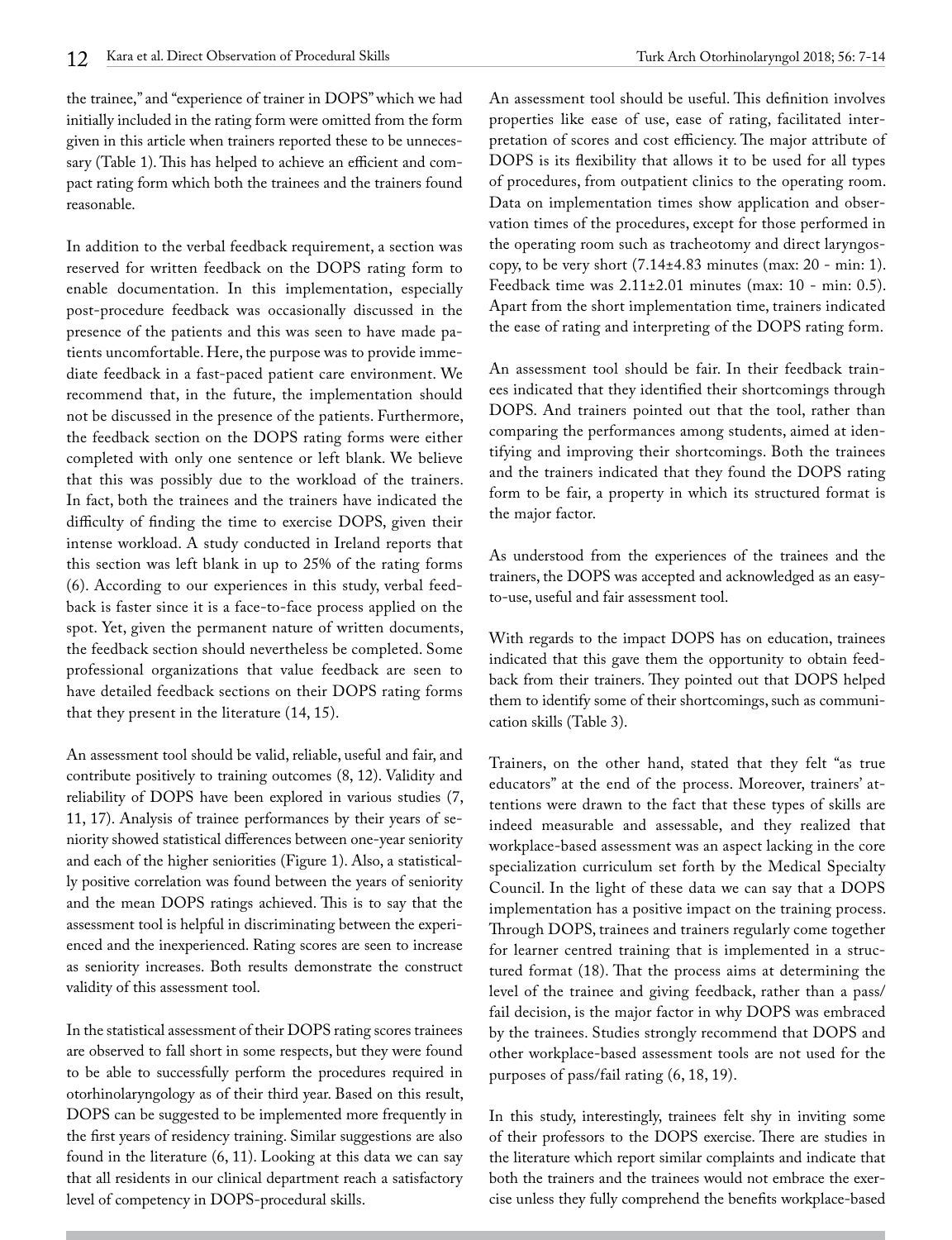assessment brings to training (18, 19). Especially negative feedback may keep trainees from participating in DOPS (6). These obstacles can be overcome in time through on-the-job training and by creating a kind of a the positive educational enviroment culture (9, 18, 19).

Participants' awareness about the exploratory nature of the implementation was the weakness of this study. The overall positive approach of the participants to the implementation may be due to the favorable training environment in the department. Future studies should explore the responses of both the trainees and the trainers in various clinical departments and particularly during routine practice. Also, different validity and reliability aspects such as "interrater reliability" of this Turkish DOPS rating forms should be studied. Cost analysis—an aspect not commonly addressed in the literature and one often disregarded in education processes in Turkey—is also recommended (20).

Given that competency-based residency training is presently required by the Medical Specialty Council, it is most likely that utilization of workplace-based assessment tools like DOPS will soon be mandatory. To allow for effective assessment practices, we suggest that arrangements should be made at this stage towards reducing especially the massive workload of care services and ensuring a certain time is spared for training. Similar suggestions for workplace-based assessment practices are reported in the literature (6, 18, 20).

Another aspect which is not reported in the literature but was brought up in this study is the lack of standardized guidelines for performing the procedures. This was brought up by both the trainees and the trainers. Specialist associations and authorities responsible for specialist training need to develop resources for this purpose.

# **Conclusion**

The DOPS tool can be confidently used in otorhinolaryngology training in Turkey for workplace-based assessment and feedback. As a useful and fair assessment tool with proven construct validity DOPS will contribute positively to residency training. The data to be collected in this process can be further used in analyzing the success of the relevant clinical department in providing training, as well as in assessing the overall state of the training curriculum.

**Ethics Committee Approval:** Ethics committee approval was received for this study from the Ethics Committee of Pamukkale University Non-Interventional Clinical Trials (60116787-020/379419).

**Informed Consent:** Written informed consent was obtained from trainers and trainees who participated in this study.

Peer-review: Externally peer-reviewed.

**Author Contributions:** Concept - C.O.K., E.M., F.T., B.T., F.N.A.; Design - C.O.K., E.M., F.T., B.T., F.N.A.; Supervision - COK.,E.M.., F.T., B.T., F.N.A.; Resource - C.O.K.; Materials - C.O.K., E.M.; Data

Collection and/or Processing - C.O.K., E.M., F.T., B.T., F.N.A.; Analysis and/or Interpretation - C.O.K., E.M.; Literature Search - C.O.K.; Writing - C.O.K., E.M.; Critical Reviews - F.T., B.T., F.N.A.

**Acknowledgement:** The authors would like to thank Mrs. Hande Şenol for her contributions to statistical analysis of their work

**Conflict of Interest:** No conflict of interest was declared by the authors.

**Financial Disclosure:** The authors declared that this study has received no financial support.

# **References**

- 1. Kulak burun boğaz hastalıkları müfredat v.2.1.pdf (cited 2017 November 1) Avaible from: URL: http://www.tuk.saglik.gov.tr/ muf2.1/kulak\_burun\_bogaz\_hastaliklari/kulak\_burun\_bogaz\_ hastaliklari\_mufredat\_v.2.1.pdf (cited 2017 November 1)
- 2. Uzmanlık eğitimi karnesi rehberi (cited 2017 November 1) Avaible from: URL: http://www.kbb.org.tr/TKBBBBCDData/Document/3092016153854-rehber2016.pdf (cited 2017 November 1)
- 3. Norcini J, Burch V. Workplace-based assessment as an educational tool: AMEE Guide No. 31. Med Teach 2007; 29: 855-71. **[\[CrossRef \]](https://doi.org/10.1080/01421590701775453)**
- 4. Amin Z, Seng CY, Eng KH. Tıp eğitiminde ölçme değerlendirme için pratik rehber. Çeviri editörleri; Kara CO, Sarıoğlu-Büke A. İstanbul: İstanbul Tıp Kitabevi; 2011.
- 5. Jolly B. Work based learning. Swanwick T, Editor. Understanding medical education. London: Wiley Blackwell; 2014. p. 97-109.
- 6. Barrett A, Galvin R, Steinert Y, Scherpbier A, O'Shaughnessy A, Walsh G, et al. Profiling postgraduate workplace-based assessment implementation in Ireland: a retrospective cohort study. Springerplus 2016; 20: 5: 133.
- 7. Kumar N, Singh NK, Rudra S, Pathak S. Effect of formative evaluation using direct observation of procedural skills in assessment of postgraduate students of obstetrics and gynecology: Prospective study. J Adv Med Educ Prof 2017; 5: 1-5.
- 8. Koşan AMA, Çalışkan SA. Tıp eğitimi programlarında ölçme değerlendirme. Sayek İ, editor. Tıp Eğiticisi El Kitabı. Ankara: Güneş Kitabevi, 2016. p.215-40.
- 9. Swayamprakasam AP, Segaran A, Allery L. Work-based assessments: making the transition from participation to engagement. JRSM Open 2014, 26: 5: 2042533313515861.
- 10. ISCP Direct observational procedural skills (cited 2017 November 1) Avaible from: URL: https://www.iscp.ac.uk/curriculum/surgical/assessment\_dops.aspx.
- 11. Awad Z, Hayden L, Muthuswamy K, Ziprin P, Darzi A, Tolley NS. Does direct observation of procedural skills reflect trainee's progress in otolaryngology? Clin Otolaryngol 2014; 39: 169-73. **[\[CrossRef\]](https://doi.org/10.1111/coa.12251)**
- 12. ISCP assessment (cited 2017 November 1) Avaible from: URL: https://www.iscp.ac.uk/curriculum/surgical/assessment.aspx
- 13. ISCP Direct observational procedural skills form (cited 2017 November 1) Avaible from: URL: https://www.iscp.ac.uk/static/public/DOPS Jul2015.pdf
- 14. ANZCA Direct Observation of Procedural Skills (DOPS) Paper Form (cited 2017 November 1) Avaible from: URL: http://www. anzca.edu.au/documents/direct-obervation-of-procedural-skills. pdf
- 15. RACP DOPS Rating Form (cited 2017 November 1)Avaible from: URL: https://www.racp.edu.au/docs/default-source/default-document-library/direct-observation-of-procedural-skills-rating-form.pdf?sfvrsn=4